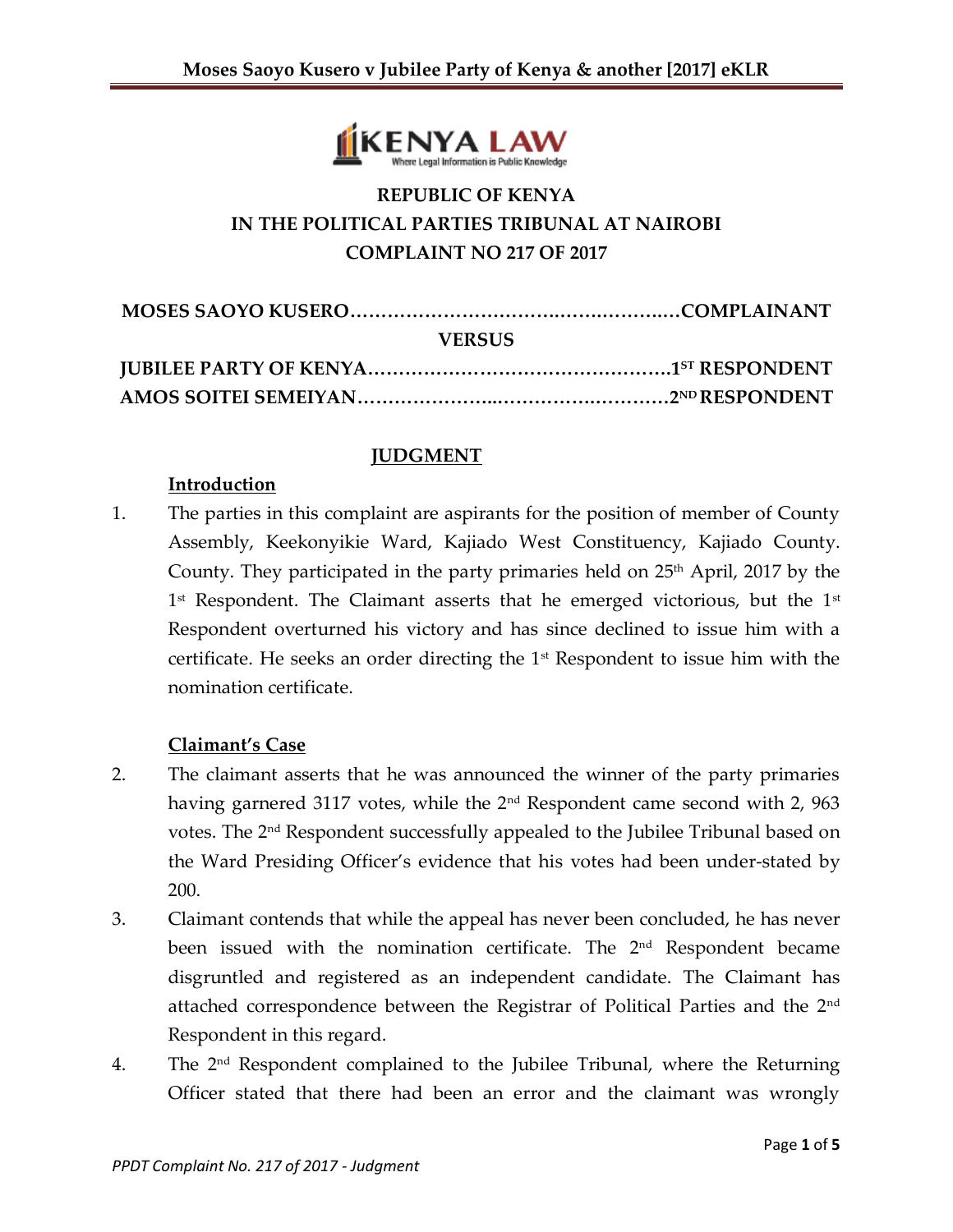pronounced winner. He claims that he has not been issued with the nomination certificate as the appeal has not been concluded.

- 5. On the other hand, the Claimant also filed a preliminary objection on the basis that the 2nd Respondent had moved this Tribunal before exhausting internal dispute resolution mechanism.
- 6. In the case of *Ibrahim Abdi Ali v Mohamed Abdi Farah & Another, PPDT Complaint No. 29 of 2015* we held that:

**We are aware of the fact that Section 40(2) of the Political Parties Act 2011 demands that the Tribunal cannot be moved "unless the dispute has been heard and determined by the internal political party dispute resolution mechanisms". However, this does not mean that an individual must always wait for a hearing and a final determination from his party's internal dispute resolution mechanism before he can come to the Tribunal. Where a party can show that he made honest attempts at resolving the dispute within the party but the party's process was not satisfactory for such reasons as delay, the individual cannot be faulted for moving to the Tribunal even where his party has not concluded a hearing and a determination of his matter. The Tribunal must be free to consider each case on its own merits and to determine when to allow a case from a complainant who, for some reason, has not come with a final determination from his party's internal dispute resolution mechanism to ensure that such complainants are not disadvantaged in any way.**

7. Relying on this decision, we dismiss the preliminary objection and assume jurisdiction over this claim.

#### **1 st Respondent's Case**

8. The 1<sup>st</sup> Respondent filed a Replying Affidavit sworn on  $13<sup>th</sup>$  May, 2017 by Mary Karen Sorobit, the 1<sup>st</sup> Respondent's Deputy Director Legal and Compliance.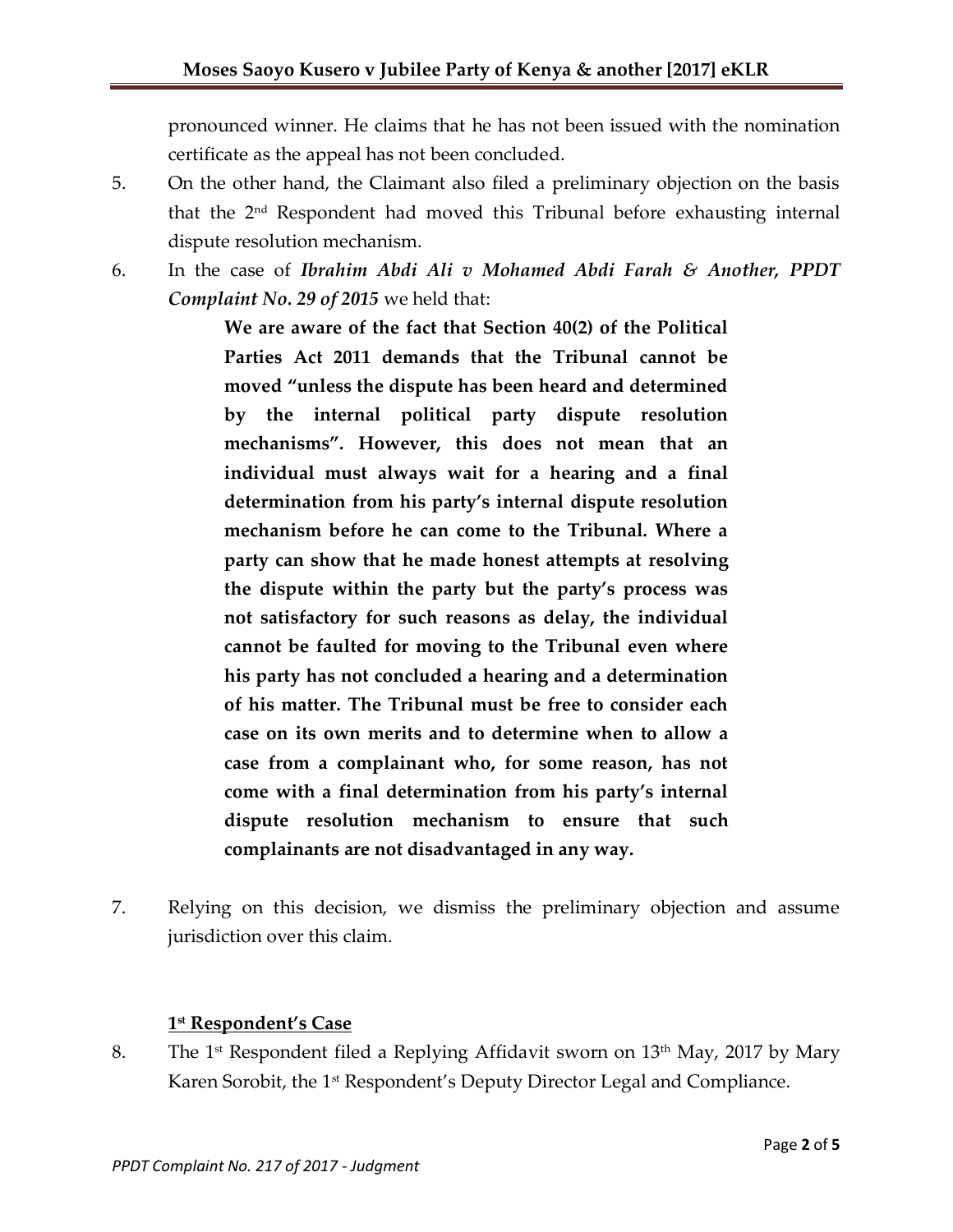9. She asserts that the Claimant is making heavy weather of an innocent mistake or human error. Her evidence is that the Returning Officer had misread the results for and inadvertently pronounced the Claimant winner.

### **2 nd Respondent's Case**

- 10. The 2nd Respondent in his response alleges that he had garnered 585 votes and not 385 votes, thus making his votes 3,163 and not 3,117. He relies on the statement by the Ward Presiding Officer to that effect. Accordingly, the 2<sup>nd</sup> Respondent should have been the winner.
- 11. He states that he is still a member of the Jubilee Party and is not, was not, and does not intend to be an independent candidate. He prays that we dismiss the complaint with costs and issue a declaration that he is the winner.

#### **Issues for determination**

- 12. Having reviewed the pleadings, submissions and evidence on record, these are the two main issues for determination in this complaint:
	- **(a) Who won the nomination exercise in Keekonyike Ward?**
	- **(b) Is the 2nd Respondent Party less, a Jubilee Party Member or an Independent Candidate?**
	- **(c) What are the appropriate reliefs in the circumstances?**

# **Analysis**

# **(a) Who won the nomination exercise in Keekonyike Ward?**

- 13. According to the <sup>2nd</sup> Respondent when the change of 200 votes in his tally became 3,163 and not 3,117 thus making him the winner, not the Claimant.
- 14. We have not been shown any election form in which the correction was made or signed against by candidates or their agents. Only the Ward Presiding Officer's letter is on record. We are not persuaded that the Presiding Officer can unilaterally alter the outcome of an election by claiming he had made an error long after the declaration had been made. Mistakes in tallying could only be corrected in the presence of candidates or their agents. On a balance of probabilities, we uphold the results declared by the Returning Officer as more reflective of the true outcome of the election.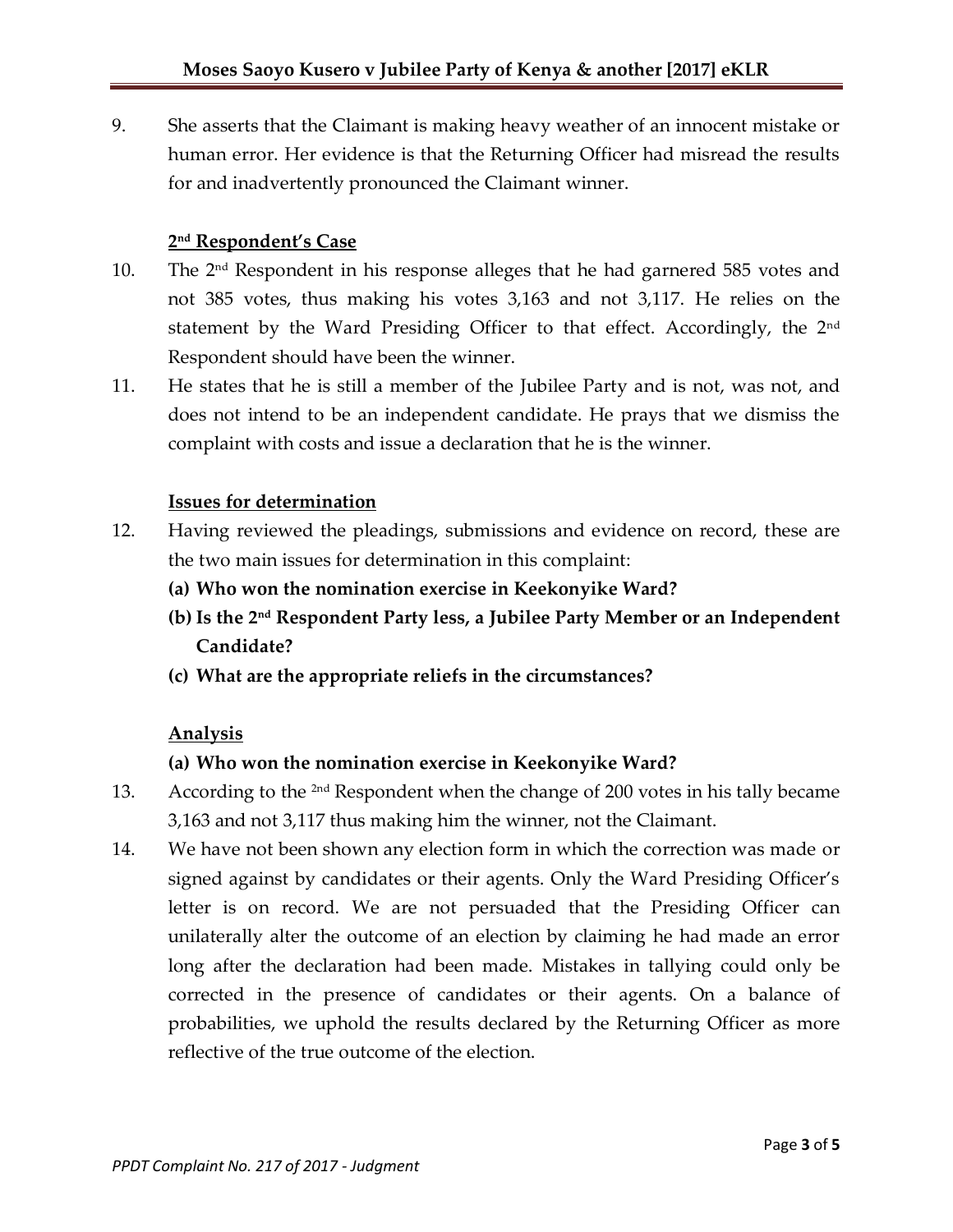- 15. We are satisfied that the Claimant had won the nomination and that the allegation of tallying errors was nothing, but a ploy to deprive him of his victory. **(b) Is the 2 nd Respondent Party less, a Jubilee Party Member or an Independent Candidate?**
- 13. The Claimant asserts that the  $2<sup>nd</sup>$  Respondent states that he is still a member of the Jubilee Party and is not, was not, and does not intend to be an independent candidate. This Tribunal adjudicates claims between independent candidates and political parties. Our jurisdiction over the matter is not affected by the change in status from party-member to independent candidate in a dispute relating to party primaries.
- 14. The facts of this case are peculiar. On 3rd May, 2017, while his appeal before the Jubilee tribunal was pending, 2<sup>nd</sup> Respondent resigned from the party and registered as an independent candidate. He was notified that his **Beaded Walking Stick on a Wall Symbol** was recommended as it was not similar to the symbol of a fully registered political party. He was directed to forward his symbol to IEBC under section 31 and 32 of the Elections Act, 2011. On the same day he was informed by the Registrar that he was not a registered member of any party.
- 15. This was well within the  $8<sup>th</sup>$  May, 2017 deadline imposed by Article 85(a) of the Constitution for separation from a political party. Under section 14(3) and (3A) resignations take effect upon the Registrar's **receipt** of notification by a member or a political party to the effect that the member has resigned.
- 15. On 9<sup>th</sup> May, 2017, by an undated letter, the 2<sup>nd</sup> Respondent asked the Registrar of Political Parties to revoke his registration as an independent candidate, which the Registrar did the same day. The basis for this belated request was that the Jubilee Appeals Tribunal declared him winner on  $8<sup>th</sup>$  May, 2017.
- 16. An independent or non-party politician is an individual not affiliated to any political party. We hold that the 2nd Respondent having resigned as a member of Jubilee Party on 3<sup>rd</sup> May, 2017 and registered as an independent candidate ceased affiliation with Jubilee Party. Resignation from a political party takes effect immediately it is received by the Registrar of Political Parties.
- 17. Therefore, the  $2<sup>nd</sup>$  Respondent's letter of  $9<sup>th</sup>$  May, 2017 could have revoked his registration as an independent candidate, but it could not immediately have